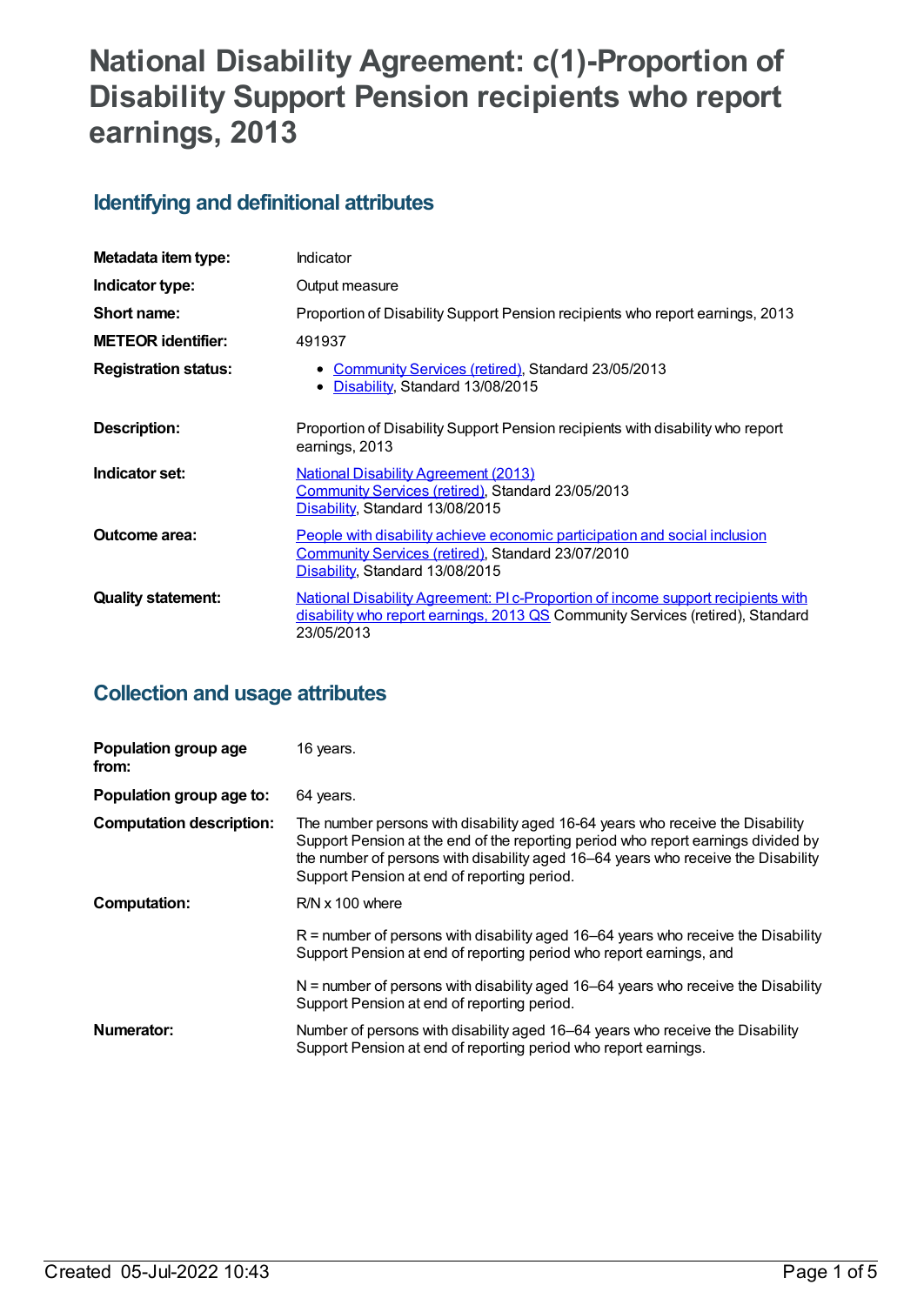#### **Data Element**

Specialist psychiatric disability service user indicator.

#### **Data Source**

Department of Families, Housing, Community Services and Indigenous Affairs [administrative](https://meteor.aihw.gov.au/content/557660) data (Blue book dataset)

#### **Data Element / Data Set**

#### **Data Element**

Whether earnings reported indicator

#### **Data Source**

[Department](https://meteor.aihw.gov.au/content/557660) of Families, Housing, Community Services and Indigenous Affairs administrative data (Blue book dataset)

#### **Data Element / Data Set**

Service [episode—episode](https://meteor.aihw.gov.au/content/270160) end date, DDMMYYYY

#### **Data Source**

Department of Families, Housing, Community Services and Indigenous Affairs [administrative](https://meteor.aihw.gov.au/content/557660) data (Blue book dataset)

### **Data Element / Data Set**

[Person—age,](https://meteor.aihw.gov.au/content/303794) total years N[NN]

#### **Data Source**

Department of Families, Housing, Community Services and Indigenous Affairs [administrative](https://meteor.aihw.gov.au/content/557660) data (Blue book dataset)

#### **Data Element / Data Set**

Service event-last service provision date, [DDMMYYYY](https://meteor.aihw.gov.au/content/323253)

#### **Data Source**

Department of Families, Housing, Community Services and Indigenous Affairs [administrative](https://meteor.aihw.gov.au/content/557660) data (Blue book dataset)

#### **Data Element / Data Set**

[Person—source](https://meteor.aihw.gov.au/content/408120) of cash income (all), code NNNN

#### **Data Source**

[Department](https://meteor.aihw.gov.au/content/557660) of Families, Housing, Community Services and Indigenous Affairs administrative data (Blue book dataset)

**Denominator:** Number of persons with disability aged 16–64 years who receive the Disability Support Pension (DSP) at end of reporting period.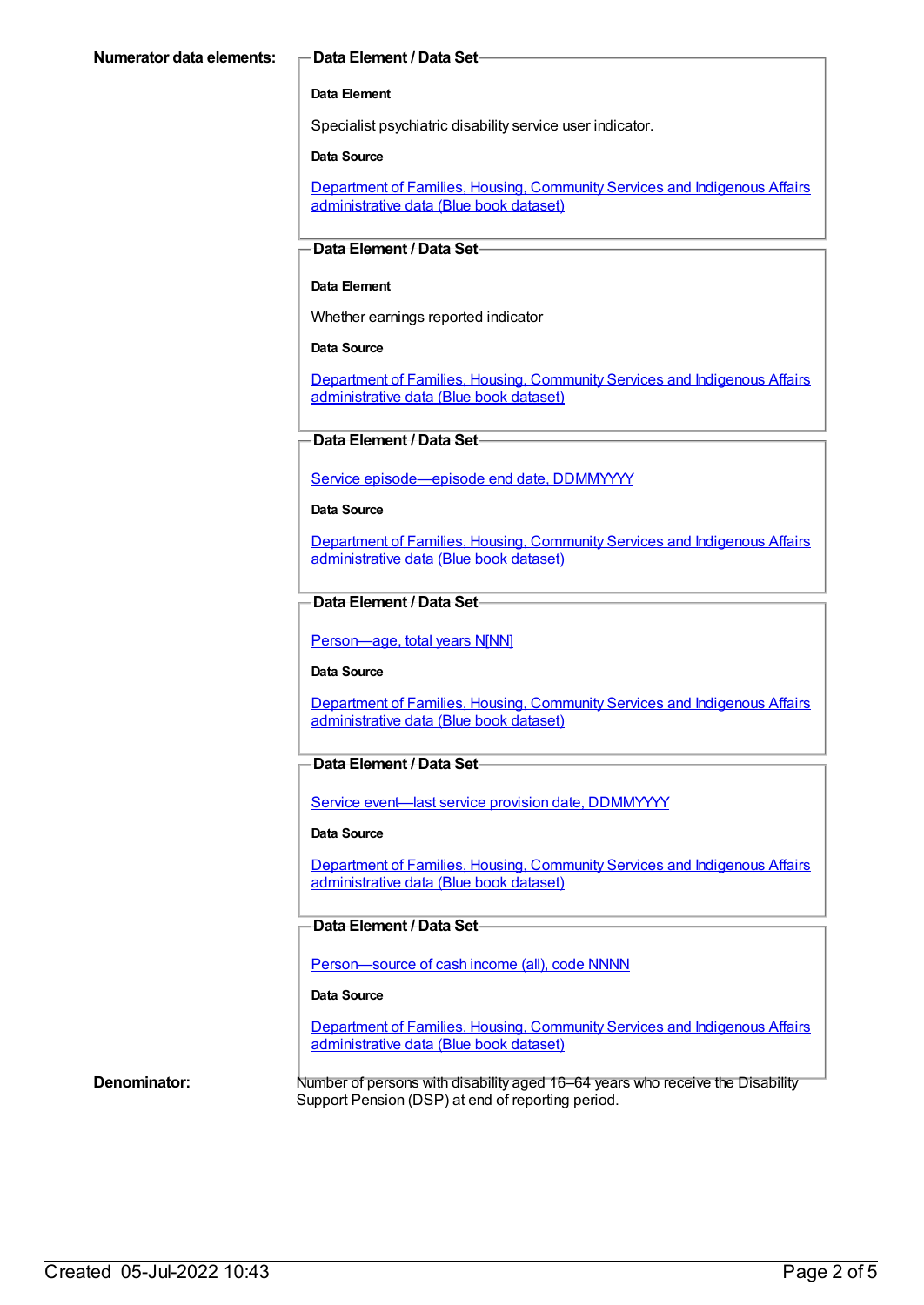#### **Denominator data elements:**

#### **Data Element / Data Set**

#### **Data Element**

Specialist psychiatric disability service user indicator

#### **Data Source**

Department of Families, Housing, Community Services and Indigenous Affairs [administrative](https://meteor.aihw.gov.au/content/557660) data (Blue book dataset)

#### **Data Element / Data Set**

Service [episode—episode](https://meteor.aihw.gov.au/content/270160) end date, DDMMYYYY

#### **Data Source**

Department of Families, Housing, Community Services and Indigenous Affairs [administrative](https://meteor.aihw.gov.au/content/557660) data (Blue book dataset)

#### **Data Element / Data Set**

[Person—age,](https://meteor.aihw.gov.au/content/303794) total years N[NN]

#### **Data Source**

Department of Families, Housing, Community Services and Indigenous Affairs [administrative](https://meteor.aihw.gov.au/content/557660) data (Blue book dataset)

#### **Data Element / Data Set**

Service event-last service provision date, [DDMMYYYY](https://meteor.aihw.gov.au/content/323253)

#### **Data Source**

[Department](https://meteor.aihw.gov.au/content/557660) of Families, Housing, Community Services and Indigenous Affairs administrative data (Blue book dataset)

**Disaggregation:** All persons with reported disability aged 16-64 years by state/Territory, by:

- $\bullet$  by sex (male, female, persons) by age group (16–24, 25–34, 35–44, 45–54, 55–64, total 16-64 years)
- Country of birth (Australia, other English speaking countries, all English speaking countries, non-English speaking countries, total)
- Indigenous persons with the reported disability aged 16-64 years by State/Territory by sex (male, female, persons)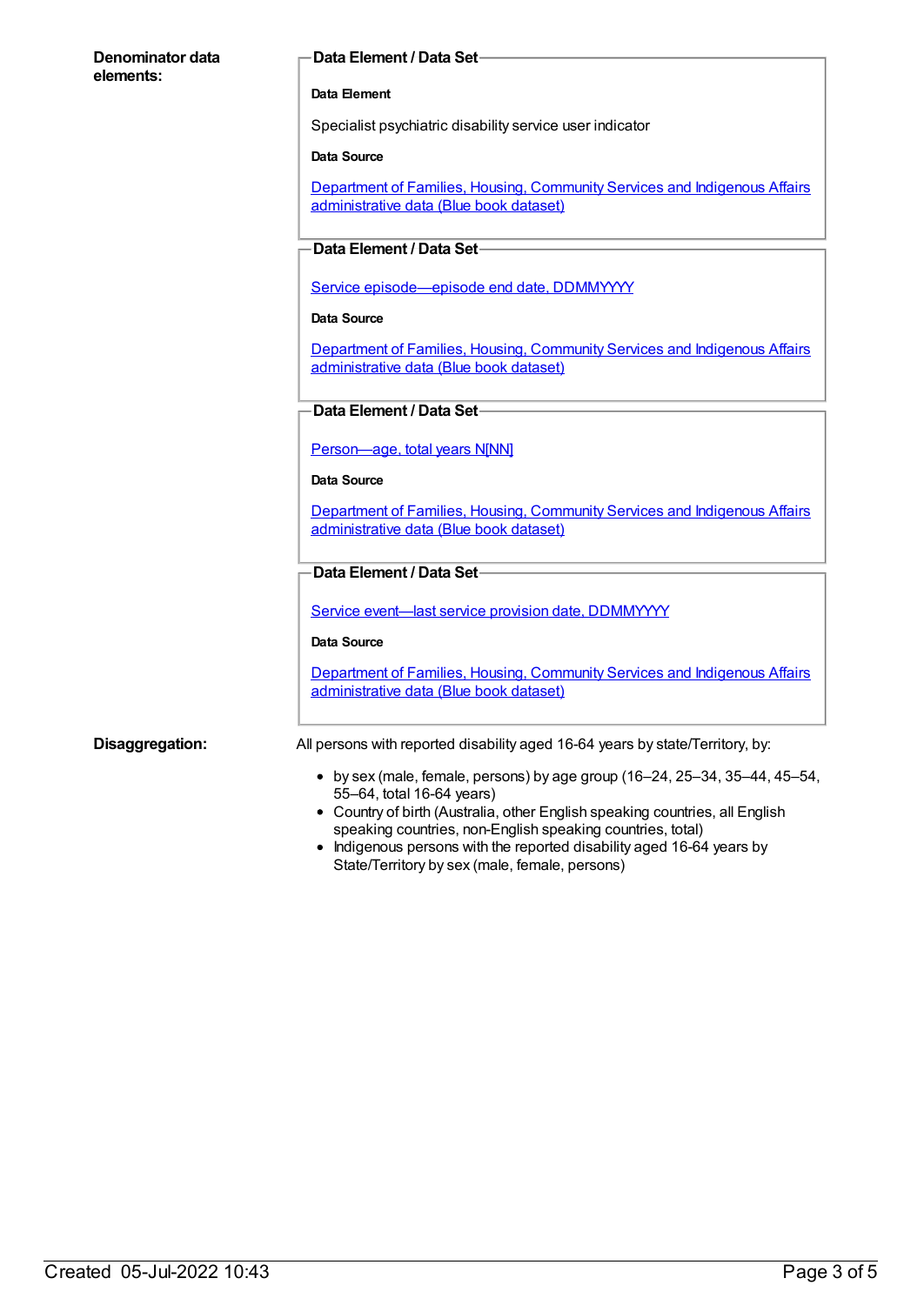#### **Disaggregation data elements:**

#### **Data Element / Data Set**

[Person—Australian](https://meteor.aihw.gov.au/content/286919) state/territory identifier, code N

**Data Source**

Department of Families, Housing, Community Services and Indigenous Affairs [administrative](https://meteor.aihw.gov.au/content/557660) data (Blue book dataset)

### **Data Element / Data Set**

[Person—sex,](https://meteor.aihw.gov.au/content/287316) code N

#### **Data Source**

Department of Families, Housing, Community Services and Indigenous Affairs [administrative](https://meteor.aihw.gov.au/content/557660) data (Blue book dataset)

### **Data Element / Data Set**

[Person—Indigenous](https://meteor.aihw.gov.au/content/291036) status, code N

#### **Data Source**

[Department](https://meteor.aihw.gov.au/content/557660) of Families, Housing, Community Services and Indigenous Affairs administrative data (Blue book dataset)

### **Data Element / Data Set**

[Person—age,](https://meteor.aihw.gov.au/content/303794) total years N[NN]

#### **Data Source**

Department of Families, Housing, Community Services and Indigenous Affairs [administrative](https://meteor.aihw.gov.au/content/557660) data (Blue book dataset)

#### **Data Element / Data Set**

[Person—country](https://meteor.aihw.gov.au/content/370943) of birth, code (SACC 2008) NNNN

#### **Data Source**

Department of Families, Housing, Community Services and Indigenous Affairs [administrative](https://meteor.aihw.gov.au/content/557660) data (Blue book dataset)

## **Representational attributes**

| Percentage |
|------------|
| Real       |
| Person     |
| N[NN.N]    |
|            |

### **Indicator conceptual framework**

**Framework and dimensions:** [Economic](https://meteor.aihw.gov.au/content/392708) resources and security

## **Data source attributes**